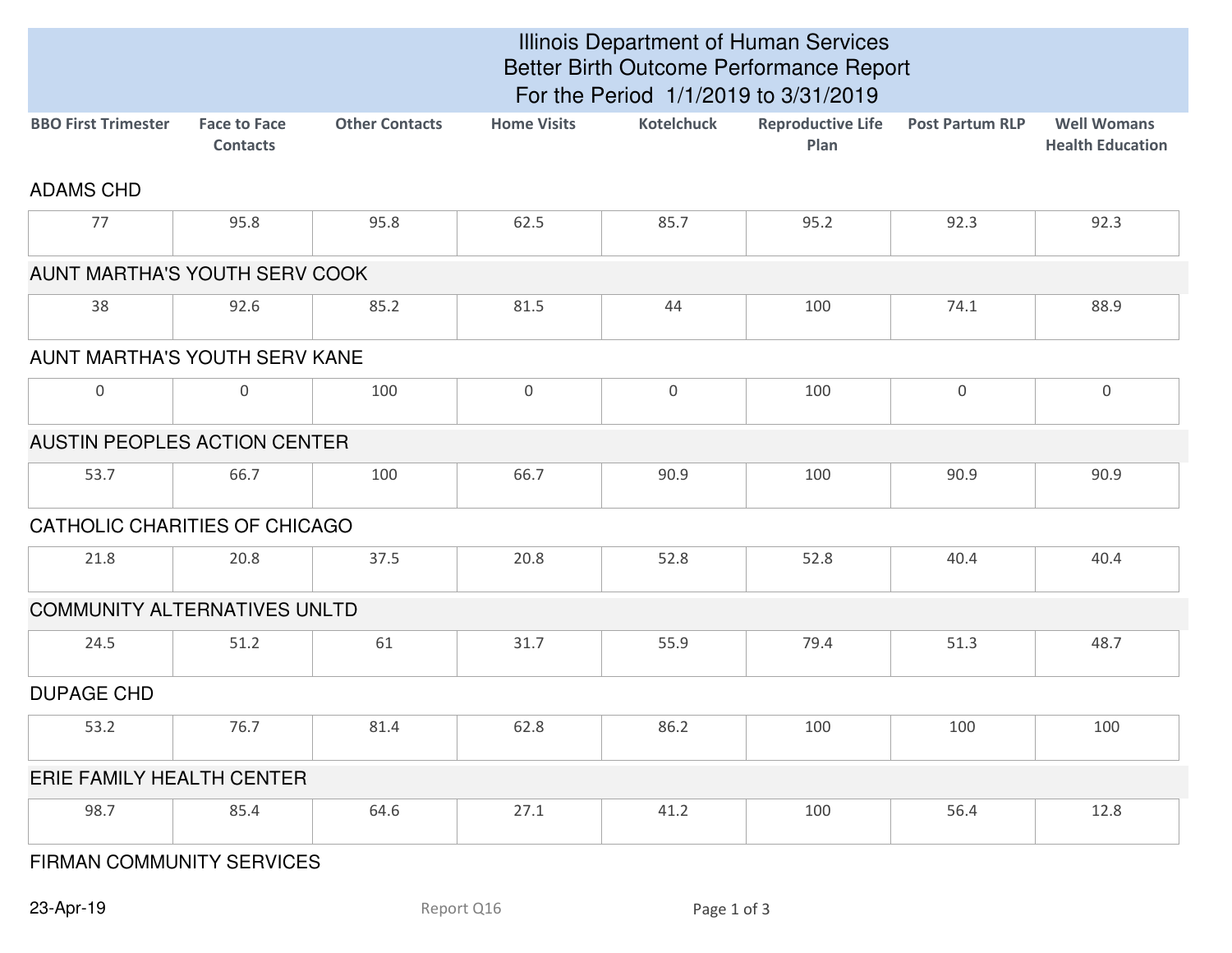| <b>BBO First Trimester</b>     | <b>Face to Face</b><br><b>Contacts</b> | <b>Other Contacts</b> | <b>Home Visits</b> | <b>Kotelchuck</b> | <b>Reproductive Life</b><br>Plan | <b>Post Partum RLP</b> | <b>Well Womans</b><br><b>Health Education</b> |
|--------------------------------|----------------------------------------|-----------------------|--------------------|-------------------|----------------------------------|------------------------|-----------------------------------------------|
| 38.8                           | 21.3                                   | 55.7                  | 29.5               | 83.6              | 95.1                             | 77.8                   | 77.8                                          |
| <b>LAWNDALE CHRISTIAN HC</b>   |                                        |                       |                    |                   |                                  |                        |                                               |
| 30.5                           | 60.9                                   | 56.5                  | 32.6               | 57.1              | 91.4                             | 36.4                   | 36.4                                          |
| <b>LIVINGSTON CHD</b>          |                                        |                       |                    |                   |                                  |                        |                                               |
| 37                             | 100                                    | 80                    | 70                 | 60                | 100                              | 88.9                   | 100                                           |
| <b>MACON CHD</b>               |                                        |                       |                    |                   |                                  |                        |                                               |
| 54.2                           | 82.4                                   | 82.4                  | 72.5               | 77.3              | 90.9                             | 85.4                   | 85.4                                          |
| <b>MASON CHD</b>               |                                        |                       |                    |                   |                                  |                        |                                               |
| 72.5                           | 100                                    | 100                   | 20                 | 100               | 100                              | 100                    | 100                                           |
| <b>MCLEAN CHD</b>              |                                        |                       |                    |                   |                                  |                        |                                               |
| 68.3                           | 66.7                                   | 100                   | 42.9               | 60.9              | 97.8                             | 63.6                   | 27.3                                          |
| NEAR NORTH HS - WINFIELD MOODY |                                        |                       |                    |                   |                                  |                        |                                               |
| 63.6                           | 56.3                                   | 37.5                  | 18.8               | 68                | 96                               | 55                     | 45                                            |
| <b>SANGAMON CHD</b>            |                                        |                       |                    |                   |                                  |                        |                                               |
| 52.2                           | 76.5                                   | 82.4                  | 52.9               | 14.3              | 85.7                             | 100                    | 100                                           |
| SINAI COMMUNITY INSTITUE       |                                        |                       |                    |                   |                                  |                        |                                               |
| 39                             | 21.4                                   | 64.3                  | 21.4               | 74.2              | 74.2                             | 64                     | 56                                            |
| <b>ST CLAIR CHD</b>            |                                        |                       |                    |                   |                                  |                        |                                               |